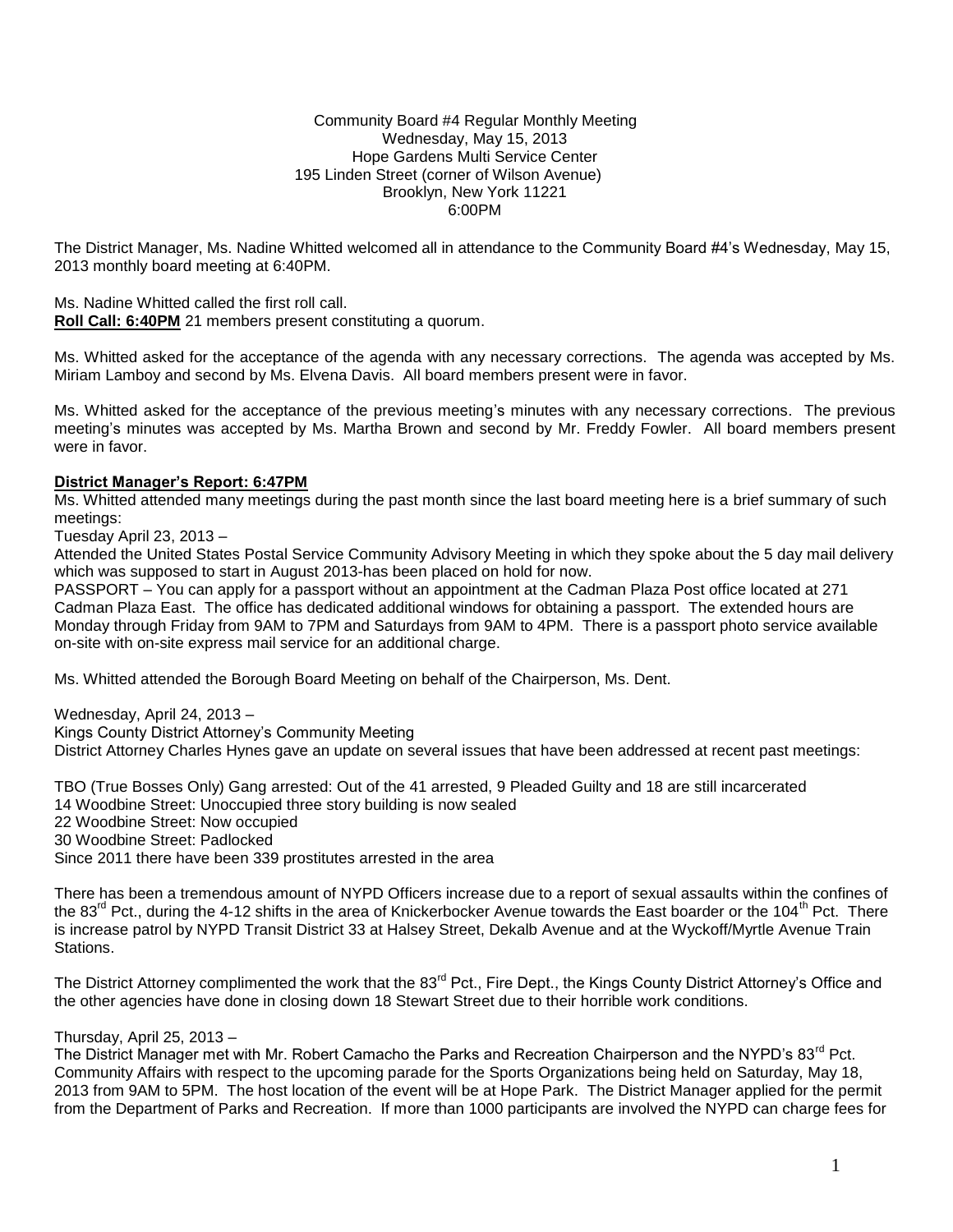manpower overtime. The \$45 sound permit is required for the event. Each participating organization will have 30 minutes at the podium to speak.

No vehicles will be allowed. The meeting point is Hope Park. Each league or organization will be assigned to an area in the park which they are responsible for cleaning.

Wednesday, May 1, 2013 – Executive Committee Meeting

Monday, May 6, 2013 – Civic & Religious Committee / Health, Hospital & Human Services Committee (See report)

Tuesday, May 7, 2013 –

NYU invited the District Manager along with other guess to listen to an Urban Planning Method class whose mission was to gather and analyze information on Bushwick. Zoning in Bushwick was one of the main issues discussed at the meeting.

Attended the Public Safety Meeting (See report)

Wednesday, May 8, 2013 – Toured the Brooklyn Navy Yard (wonderful things going on there)

Monday, May 13, 2013 – Hosted the nomination Committee

Other Issues-

MTA- Transit Authority

The normal L line subway service between Lorimer Street in Brooklyn and the  $8<sup>th</sup>$  Avenue in Manhattan will be replaced by shuttle buses in Brooklyn to the Marcy Avenue Train Station J station and augmented M14 bus service in Manhattan during the weekends of May 25-28 and June 22-24, 2013 due to important repair work in the line's pump rooms. The June 22-24 weekend has replaced the weekend of June 15-17, which originally had been scheduled.

NYC Department of Transportation – Will install a speed humps at the following locations: Linden Street between Broadway and Bushwick Avenue Jefferson Avenue between Irving and Knickerbocker Avenue

Street Activity Guidelines has been submitted by the 83<sup>rd</sup> Pct. for each individual applying for a street closes permit. Thus far the Community Board has approved 54 street closures. The next available date for a street closure is in September.

Greenest Block in Brooklyn –

The purpose of the Greenest Block in Brooklyn Contest is to promote streetscape gardening, tree stewardship, and community groups. The contest is free to enter. Winners will receive cash prizes for gardening tools and all participants will be awarded a recognition certificate. In addition to prizes for residential and commercial blocks, prizes are also awarded for Greenest Storefront, Best Street Tree Beds, Best Window Box, and Best Community Garden Streetscape. To enter the Greenest Block in Brooklyn Contest – First Prize is a \$300 check for each top residential and commercial block winner. All other finalists will receive cash prizes ranging from \$100 to \$200.

Best Window Box, Greenest Storefront, Best Street Tree Beds and best Community Garden Streetscape winners will receive cash prizes or gardening tools and all participants will be awarded a recognition certificate. Winners will be announced in August 2013 at a press conference held on their block.

The Community Board's office received an interesting Fed-Ex package today from a new organization called the Bushwick Restaurant and Bar Alliance. It is the District Manager's hope that this organization works with assisting organizations particularly the NYPD and their Safe Spot Initiative. Ms. Whitted hopes that this organization invites other restaurants and liquor establishments that are not included on their list of 19 members. The District Manager stated that there have been a lot of people that have been in operation in this community and have had really nice establishments and for anybody to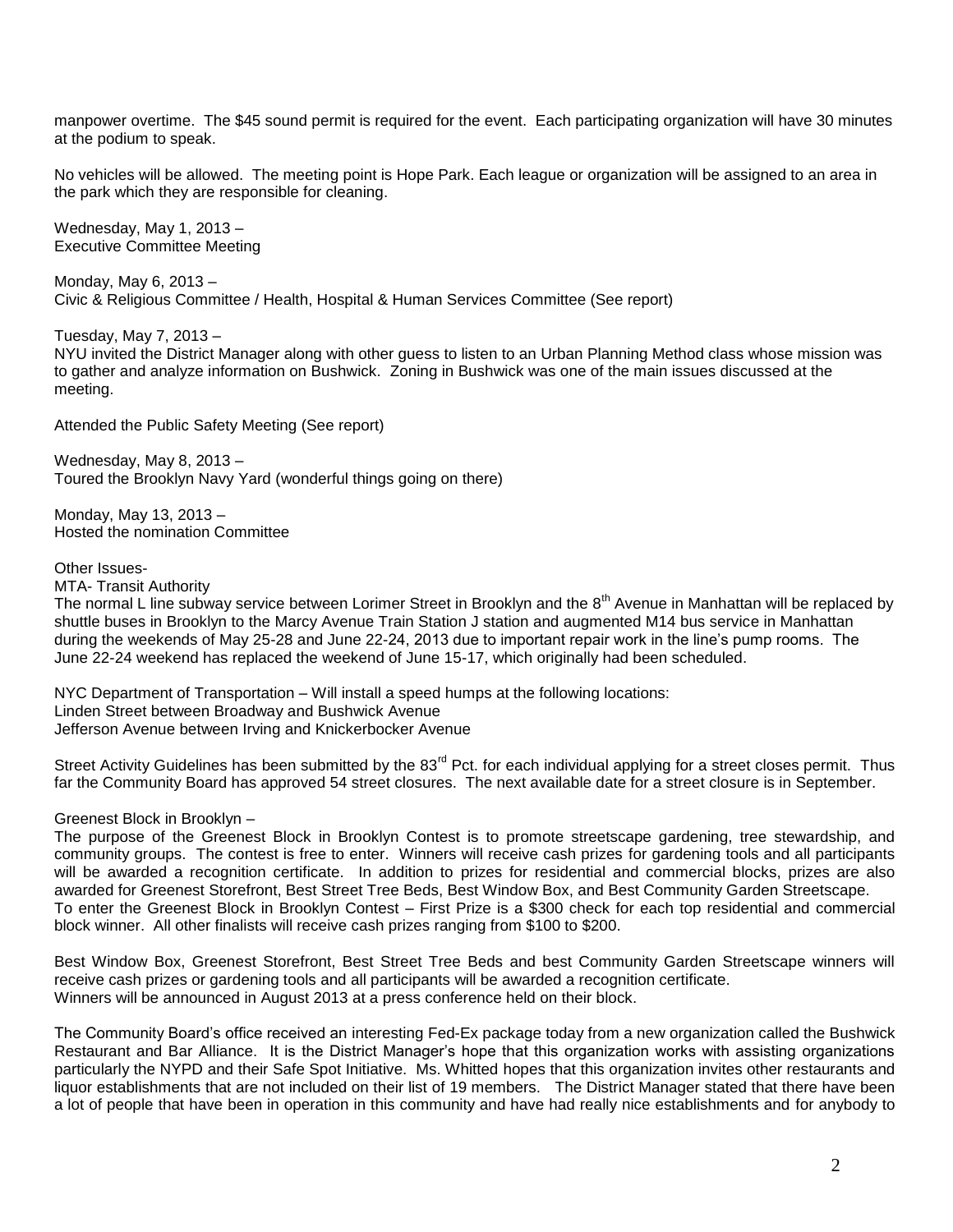come up with a new organization and leave them out is very hurtful. So she is hoping that at least invitations will be extended. As was stated last month we are not going to have a lopsided kind of a situation. If the board is going to endorse anybody we want to be holistic and we want to be inclusive.

North Brooklyn AIDS Awareness Coalition – Invites you to a NorthBrooklyn AIDS Awareness 3 mile walk on Saturday, June 1, 2013 at 9AM. Starting at: Maria Hernandez Park between Knickerbocker Avenue and Suydam Street

 Finishing at: La Nueva Esperanza on Humboldt Street between Johnson & Montrose Streets Join us after the walk for our Fair for free food & talent show. Pre-register by calling Valery or Aisha at 718-497-7592 or

email: [bkaidswalk2013@gmail.com](mailto:bkaidswalk2013@gmail.com)

Job Fair: Bring your resume and dress for success!! Tuesday, May 21, 2013, 10AM to 3PM. New Jerusalem Methodist Church, 484 Knickerbocker Avenue @ the corner of Menahan Street

Protect Your Identity – Shred your personal papers for FREE! 6<sup>th</sup> Annual Shred Fest, Sunday, May 19, 2013, 10AM to 4PM Contact or visit nyc.gov and search "shredfest" for more information

# **Chairperson's Report: 7:00PM**

The Chairperson, Ms. Dent apologized for her tardiness; she was at a previous meeting. She extended a very belated Mother's Day!!! Happy Mother's Day, she stated to all mothers, grandmothers and mothers to be from her and the members of Community Board #4.

Ms. Dent asked that the Elected Officials and /or their representatives introduce themselves and state their respective address and telephone numbers.

- 1) Celeste Leon Representing Assemblyman Rafael Espinal, 840 Jamaica Avenue, 718-235-5627
- 2) Alexandra Pena Representing Senator Martin M. Dilan, 786 Knickerbocker Avenue, 718-573-1726
- 3) Debra Dilan Representing NYS Comptroller Thomas DiNapoli, 59 Maiden Lane, NY, NY 10038, 212-383-2665
- 4) Chris Londi Representing Congressman Hakeem Jefferies, 55 Hanson Place, 718-237-2211

# Representatives from City, State or Federal Agencies:

- 1) PO Natalie Robinson, 83<sup>rd</sup> Pct. Community Affairs Unit, 718-574-1697
- 2) PO Damarys Franco, 83<sup>rd</sup> Pct. Community Affairs Unit, 718-574-1697
- 3) PO Melvin Kendall, 83<sup>rd</sup> Pct. Youth Officer 718-574-1735 Summer Camp available for youths 7 to 12 years of age
- 4) Boniface WeWe, NYC Public Library, Washington Avenue Branch, 360 Irving Avenue, 718-628-8378
- 5) Maggie Mangual Wyckoff Heights Medical Center -Positive Health Management Program, 342 Stanhope Street, Prevention Health Manager, 718-508-4669
- 6) Zulma Novoa NYC Department of Mental Health & Hygiene, 485 Throop Avenue, 646-253-5855
- 7) Diane Williams Treasurer of the Community Education Council for District 32
- 8) Jacquelyn Velez, Family Services Network, Outreach Program, 718-573-3358
- 9) North Brooklyn Coalition Against family Violence, 718-302-4073

Board Business – A draft copy of the By Laws were attached to the Chairperson's report, she asked the board members review them and submit any comments to the Community Board's office via email to [bk04@cb.nyc.gov](mailto:bk04@cb.nyc.gov) or by calling the District Manager at 718-628-8400

Summer Emergency Meeting – The Department of City Planning has two Uniform Land Use Review Procedure (ULURP) applications that are scheduled for certification and the Community Board's response would be due during the July & August Summer break. The board will anticipate an emergency meeting in order to respond to the application.

Summer Youth Employment Program applications have been extended. The new deadline is Wednesday, May 22, 2013. SYEP will provide six weeks (July 8 – August 16) of entry level work for summer youths. Younger youths will work 20 hours per week and older youths will work 25 hours per week. For more information and to apply visit [www.nyc.gov/dycd](http://www.nyc.gov/dycd)  or call 800-246-4646.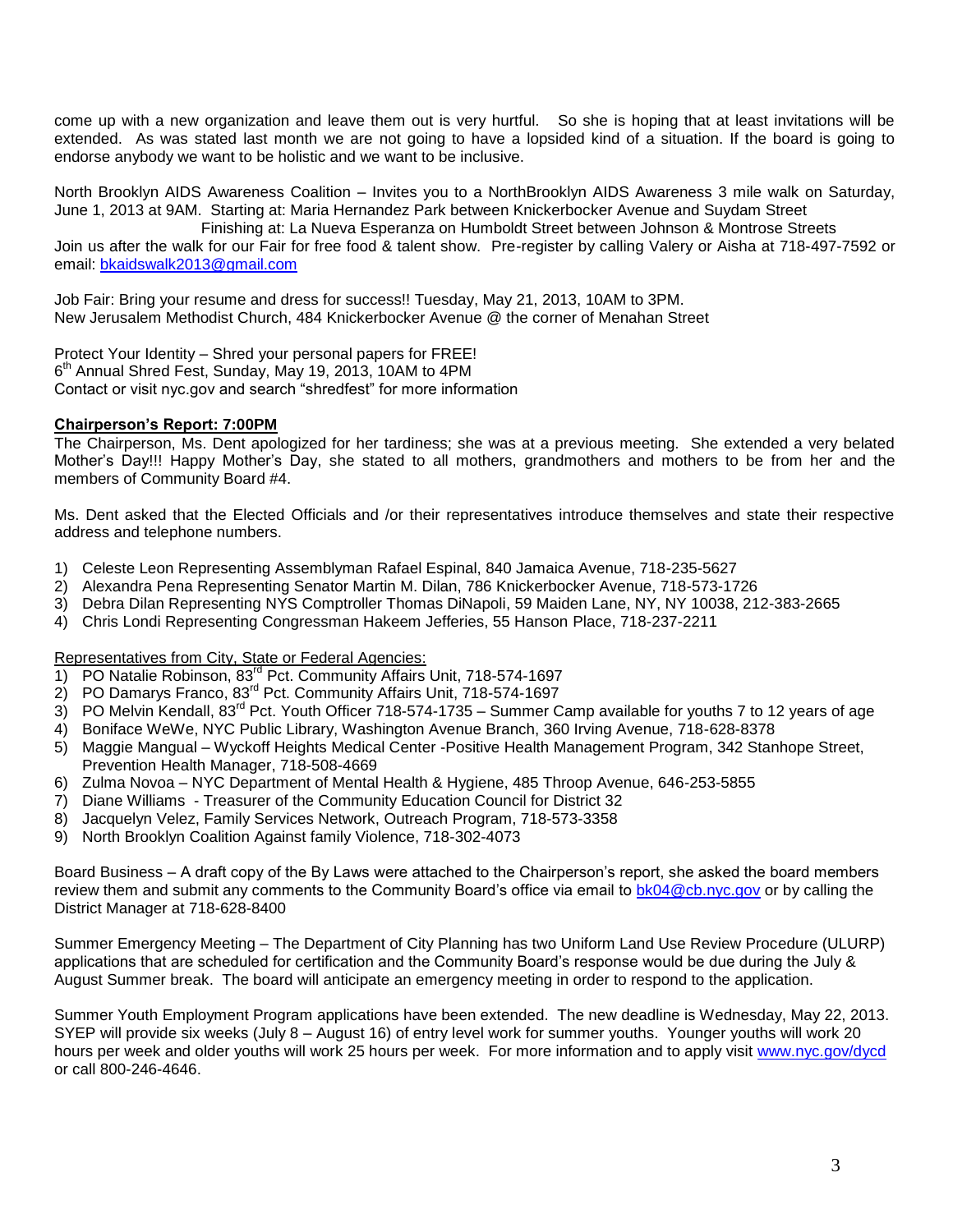Relocation of the Cristo Rey High School located at Aberdeen Street in the Bushwick Community will close in Bushwick in June and re-locate to the East Flatbush neighborhood to a more modern suitable building (the former Catherine McAuley High School). Although they have been here for only five years, they have become a partner in the education system in the community and we will miss them and wish them the best in their future endeavors.

The Department of Education will host a public hearing on the proposal to Co-locate a new public charter school Pave ll with existing schools, I.S. 347 and I.S. 349 in Building K-111, 35 Starr Street on June 11, 2013 at 6PM. Registration will begin at 5:30PM.

On June 13, 2013 at 6PM the Department of Education will host another Public Hearing on the Co-location of a new Charter School – Achievement First North Brooklyn Prep-Grades K-4. The location for the co-location is PS 377 located at 200 Woodbine Street.

All are invited to attend both of these very important Public Hearings. You do not need to be a parent to attend the Public Hearings.

# **Committee Reports: 7:14PM**

Civic and Religious Committee (CRC) & Health, Hospital & Human Services Committee (HHH): Ms. Elvena Davis and Ms. Mary McClellan, Committee Chairpersons, Monday May, 6, 2013, 4PM

Location: 1420 Bushwick Avenue, Suite 370, Brooklyn, NY 11207

Members Attending: Mary McClellan, Rev. Grace Aytes, Cyril Joseph, Rev. Matthew Rae

Others Attending: Nadine Whitted – DM, NYPD Officer Robinson, Karen Campbell, Magdalena Mangual- Wyckoff Heights Hospital PHM, Cruz Fuksman- NY Psychotherapy, Emilio Llopiz-Dept. of Parks & Recreation and Lula M. Phillips – Cornell medical College-CTSC

## Items Discussed:

Community Board #4 plans for the  $8<sup>th</sup>$  Annual Brooklyn Queens Day Parade and Celebration - Shape-Up-Bushwick Parade.

The Food Bazaar Supermarket will sponsor the event with a monetary voucher to be used in their store as in the past. Community Board #4 will present the Bogopá Food Corporation with a token of our appreciation and list them on the Program for the day. Ms. Whitted will contact Mr. Cruz twice prior to the event to schedule the shopping day.

Drivers and volunteers are needed to assist with shopping and storage of food items the day before the parade. The following individuals have volunteered their services: Ms. Elvena Davis, 83<sup>rd</sup> Pct. Community Affairs Unit, Ms. Cruz, Ms. McClellan, Rev. Rae, Ms. Dent and the District Manager

Coolers are needed to store appropriate food items the day before the parade.

On June 6<sup>th</sup>, the following volunteer members will be called the "Team" for the set-up and distribution: Mr. Cyril Joseph the team leader along with Rev. Aytes, Linda McKinley, Mr. Odolph Wright, Raul Rubio, Karen Campbell and Cruz Fuksman

All participating vendors and organizations must be at the park by 9AM for set-up.

On Friday, May 17<sup>th</sup> at 1PM the "Team" will meet at Irving Square Park with the Department of Parks.

The Chairperson, Ms. Julie Dent acknowledged the presence of Judge Kathy King at the May 15<sup>th</sup> meeting.

Ms. Whitted: The Community Board #4 started having their parade on Brooklyn/Queens Day since June 2006. This is the board's 8<sup>th</sup> parade. There will be exercising, zumba, aerobics, yoga and a food demonstration and much more. The Wyckoff Heights Hospital will be providing healthy sandwich wraps.

The idea of having a parade was started by Mr. Cyril Joseph and each year a different theme is selected to highlight the parade. Past parades have honored our children, our fallen heroes, leaders in the community, organizations and much more. The parade gives the Community pride and a chance to honor ourselves.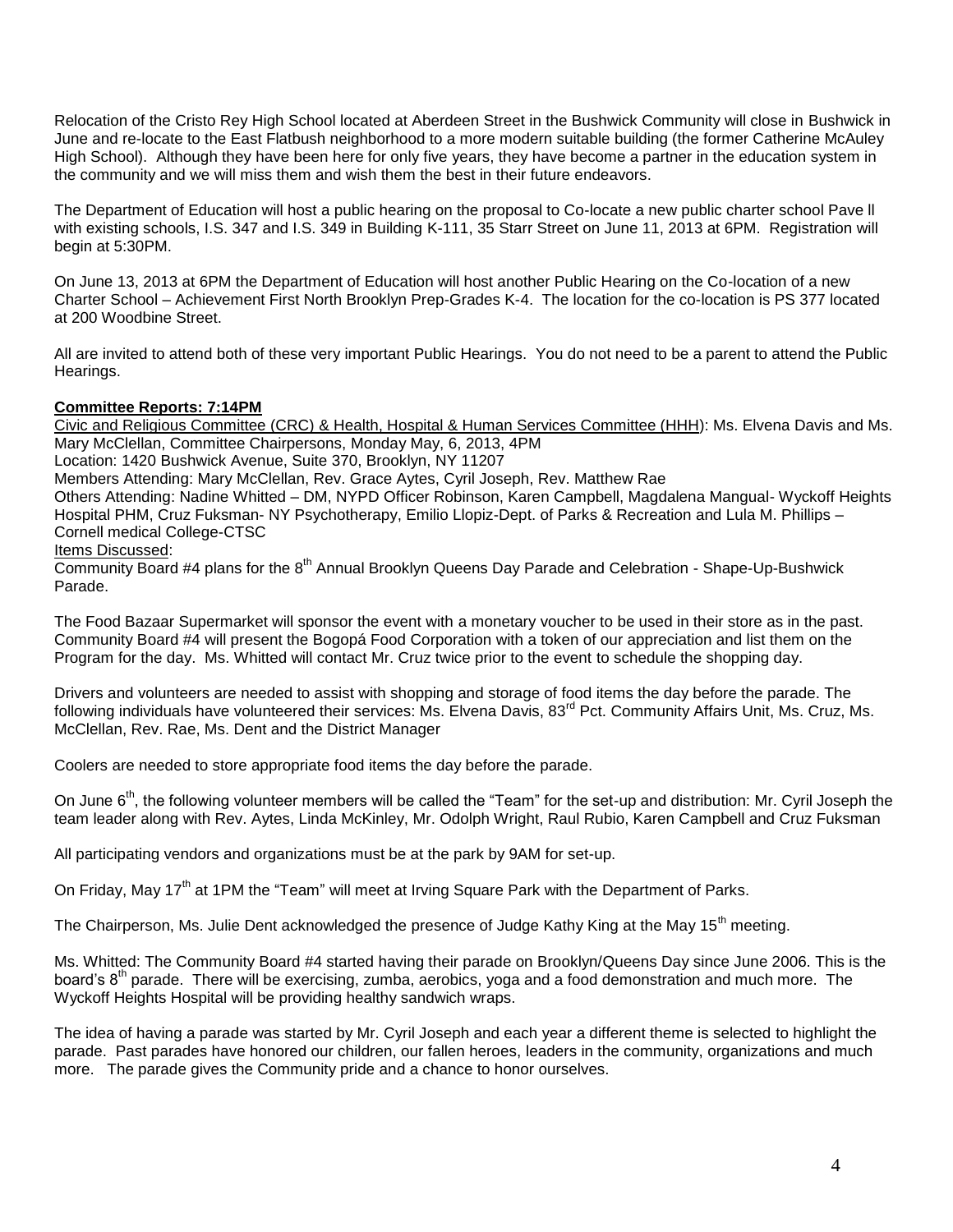The Health, Hospital and Human Services' Chairperson, Ms. Mary McClellan asked the Ridgewood Times to cover the parade.

Ms. Barbara Smith asked the District Manager to read her report. Public Safety Committee (PSC): Ms. Barbara Smith, Committee Chairperson, Tuesday, May 7, 2013, 6PM Location: 83<sup>rd</sup> Pct., 480 Knickerbocker Avenue (Muster Room), Brooklyn, NY Members Attended: Freddy Fowler, Mary McClellan, Rev. Grace Aytes, Victoria Fernandez, Miriam Lamboy, Linda McKinley, Gladys Puglla and Avellar Hansley Others Attending: Nadine Whitted- District Manager, NYPD Police Officers: D. Franco & N. Robinson, Kseniya Rozhkova, Marilya Kaushansky Items Discussed: NYS Liquor Authority License Requests:

1) Dillingers Café Inc., 146 Evergreen Avenue: New application for LWB Tavern application.

 The venue is between Troutman and Jefferson Streets. The operators Kseniya and Mariya plan to outreach to artists with a summer country theme. Their plan is to serve coffee, tea with the out sourcing of salads, pastries and sandwiches. Their proposed time of operation is seven days per week from 7AM to Midnight. The committee supports the above.

Other Items Discussed:

Due to the Community Board's activity in June, the next meeting of the Public Safety Committee will take place on Tuesday, May 28, 2013 at 6:00PM.

NYPD – 83<sup>rd</sup> Precinct all NYS Liquor Authority applicants must present a picture ID at the desk when attending the meeting. Additionally, your representative name must be given to the District Manager prior to the meeting in order for them to attend; they must also have a photo ID. All board members must also present their ID at the desk.

Under the role of the Public Safety, the committee must address many items including NYS Liquor License Applications of which we have been receiving a great number, thus concentrating all of the committee's attention and resources on liquor licenses. Beginning in the month of September 2013 the Public Safety Committee will host two meetings per month to address all public safety issues and concerns, the following is the schedule:

Tuesday, September 3, 2013 – SLA Tuesday, October 1, 2013 - SLA Monday, September 9, 2013 – Public Safety Monday, October 7, 2013 – Public Safety

Monday, October 28, 2013 – SLA Tuesday, December 3, 2013 - SLA Monday, November 4, 2013 – Public Safety Monday, December 9, 2013 – Public Safety

#### **Recommendations: 7:26PM**

The PSC request support of the Dillingers Café Inc. located at 146 Troutman Street. Motion to support PSC report was moved by Ms. Julie Dent and second by Ms. Gladys Puglla. All members present were in favor. Motion moved. Mr. Victor Villamar – abstained Ms. Martha Brown – opposed Recommendation Passed

### **Election of Officers: 7:30PM**

Nominating Committee: Ms. Barbara Smith Mr. Freddy Fowler Ms. Mary McClellan Ms. Luisa Jose-Olea Ms. Gladys Pullga Mr. Cyril Joseph assisted the committee.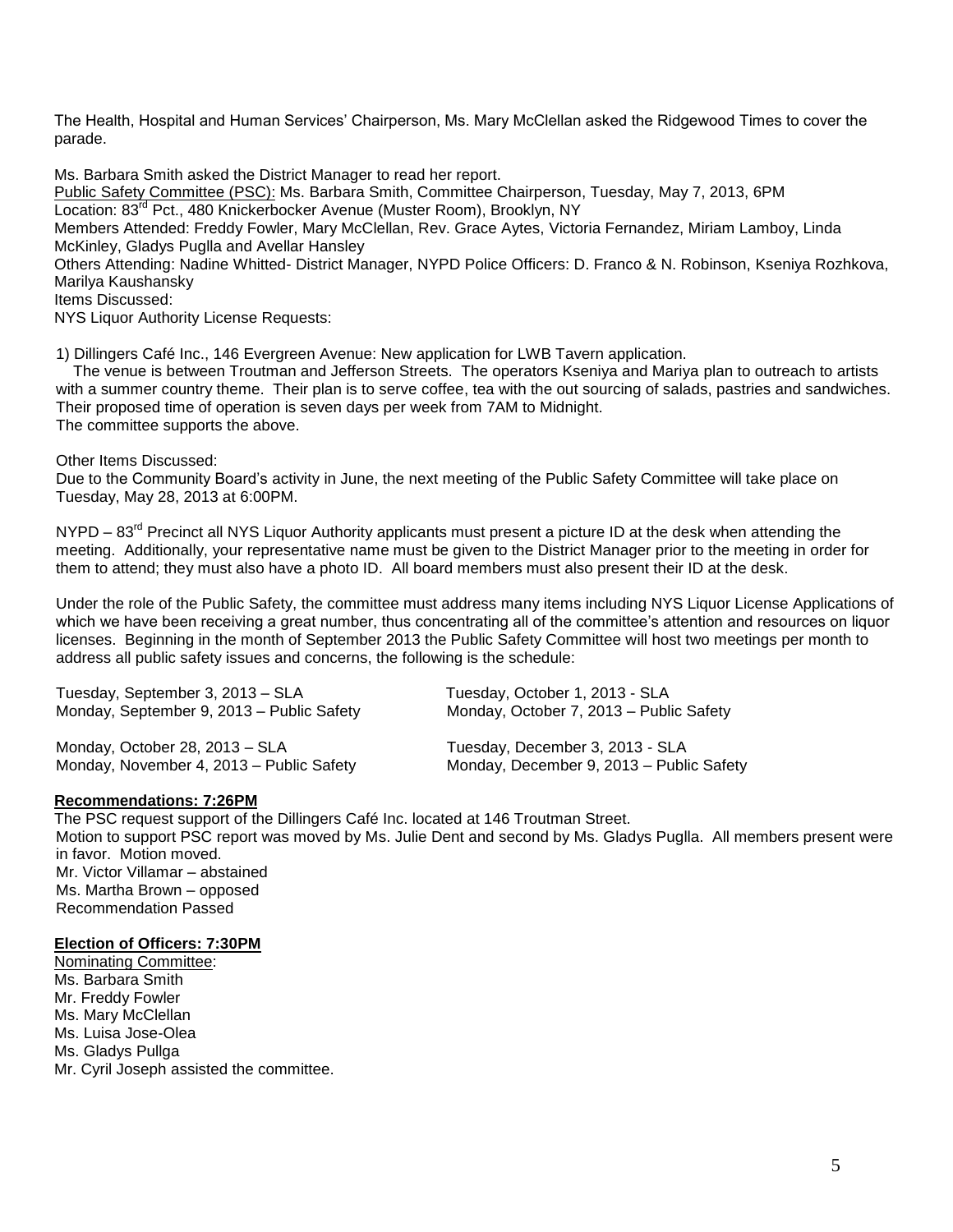# **2 nd Roll Call: 7:35PM** – 25 Members Present

Election was conducted and these are the results of the elections for the 2013-2014 year:

The Election of Officers was conducted and yielded the following results:

- 1) Chairperson Ms. Julie Dent
- 2) 1 1<sup>st</sup> Vice Chairperson – Ms. Martha Brown
- 3) 2<sup>nd</sup> Vice Chairperson Ms. Victoria Fernandez
- 4) Recording Secretary Mr. Cirilo Nunez
- 5) Corresponding Secretary Ms. Virgie Jones
- 6) Financial Secretary Mr. Eliseo Ruiz
- 7) Treasurer Ms. Avellar Hansley
- 8) Parliamentarian Mr. Odolph Wright

## **Old Business: 8:10PM**

Ms. Dent thanked PO Franco for her years of support and dedication to the Bushwick Community.

PO Franco, 83<sup>rd</sup> Pct.: To clarify the Community Board #4 SLA Meeting and the Public Safety Meetings The 83<sup>rd</sup> Precinct calls it "Quality of Life Issues": As regarding 311 calls or 911 calls & all community complaints that come through the  $83<sup>rd</sup>$  Pct. office.

SLA Request: Meetings taking place at the Precinct is a closed meeting; only the people who are putting in their request will be attending. NO PRESS will be allowed at that meeting.

Please note that the only time the press can attend the  $83<sup>rd</sup>$  Precinct is during the  $83<sup>rd</sup>$  Precinct Community Council Meeting; this meeting is separate from the SLA Meeting and the Public Safety Meetings.

At One Police Plaza the list that allows the press to attend a meeting during the Community Council Meeting.

PLEASE NOTE UPDATED INFORMATION: Starting in September 2013 with regards to the SLA request, only the applicant and their representative are will be allowed to attend. The Public Safety Meeting will be open to the public only if they live or work in the Bushwick Community. However this meeting will not be open to the press. If anyone is observed having any kind of press credentials, that person (s) will kindly be escorted out of the meeting.

PO Franco stated that she is here to serve everyone however there are guidelines that she must follow through her DCPI. (Deputy Commissioner, Public Information)

If anyone is interested in getting any information on any nightlife establishment that has put in a SLA request they will have to call DCPI (Deputy Commissioner, Public Information) at One Police Plaza. Unless DCPI gives her permission she cannot discussed anything that was discussed at a closed meeting.

At the 83<sup>rd</sup> Precinct Council Meeting which is held every third Tuesday of the month at the 83<sup>rd</sup> Pct., it is at this meeting that the Commanding Officer will discuss the problems that are occurring in the community as well as the highlights of the community.

# **New Business:8:12PM:**

Quebradillas Baseball Organization – Grand Opening Day Parade on May 18, 2013 Location: Hope Park Baseball Field, corner of Knickerbocker Avenue between Menahan and Groves Streets The parade is in memory of the 26 children of New Town Connecticut. The Grand Marshal: Fire Fight Benny Ortiz from Engine 277.

For more information call: Mr. Carlos Feliciano, the league president at 347-251-1458 or Mr. Roberto Cervera the League Commissioner at 347-920-0447

# **Announcements: 8:14PM**

United States Congressman Hakeem Jeffries: New Office located at the Shirley Chisholm State Office Building, 55 Hanson Place, 6<sup>th</sup> Floor invites you to his Central Brooklyn Office Open House on Saturday, May 18<sup>th</sup>, 2013, 12:00PM To 3:00PM. Please R.S.V.P. and register online at Jeffries.house.gov, if you have any questions call 718-237-2211

Judge Kathy King: She came before the board 10 years ago and was elected. The Judge covers Bushwick, East New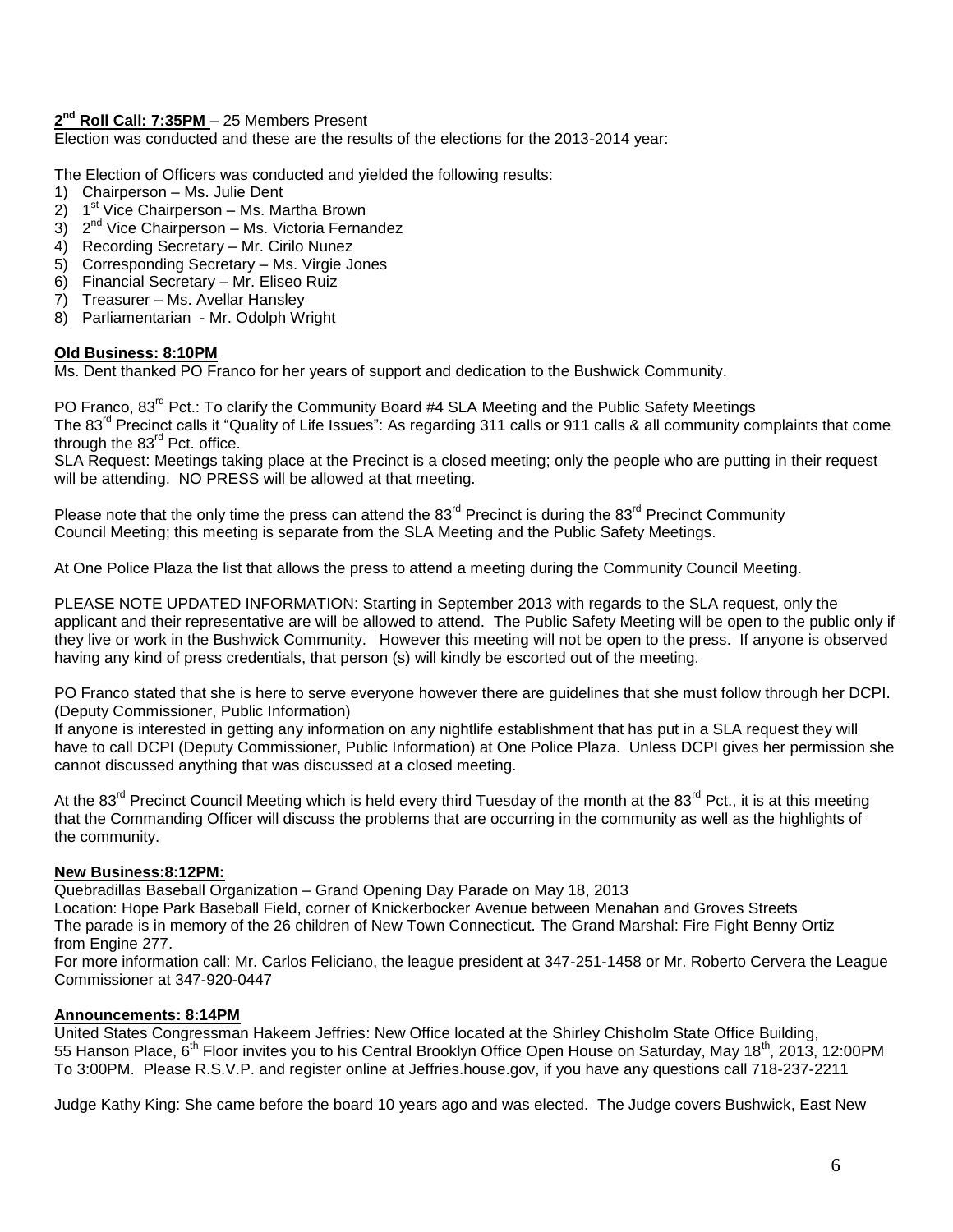York and a small portion of Brownsville, Brooklyn, New York.

Judge King is asking for the communities support as she runs for re-election.

What does a judge do? Not only does a judge make decisions but they make sure that there is a fair playing field for those who come into the court. The lawyers may argue the case but she does not advocate. She makes sure that the evidence is properly admitted. She makes sure that the rules of law are followed. Proper decorum and respect is given not only to the court but for the parties who have a dispute.

What does a civil court judge do? What kind of papers do I preside over? Cases when someone is suing for money damages, such as property damage, motor vehicle accident, medical malpractice, etc.

Judge King stated that she is a Judge who is fair, impartial and a person of integrity. No matter whom you are your case will be tried fairly.

Spencer Robertson, PAVE Academy Charter School: PAVE Charter Schools is proposing to open a new K-8 school in Bushwick in September 2014. PAVE prepares students to thrive in competitive high schools and colleges and is one of the highest performing charter schools in New York City. Based on the core values of Perseverance, Achievement, Vibrancy and Excellent character, PAVE students work hard, exceed state standards, enjoy school and demonstrate strong character in their interactions with others.

A PAVE Academy Charter School is located in the Red Hook section of Brooklyn. If you are interested in learning about PAVE, please email [Bushwick@paveacademy.org](mailto:Bushwick@paveacademy.org)

North Brooklyn AIDS Awareness Coalition: Saturday June 1, 2013, 9AM, A 3 mile walk starting at Maria Hernandez Park located at Knickerbocker Avenue & Suydam Street and finish at Humboldt Street between Johnson & Montrose Streets. Join us after the walk for our Fair

Family Services Network (FSN) and Bushwick Multi-Service Center Annual National HIV Testing Day and Community Health Fair: Friday, June 28, 2013, 10AM to 3PM, 1420 Bushwick Avenue (Parking Lot) between Chauncey and Moffat Streets

HIV Testing, Education, Health Insurance, Foster Care Information, Giveaways, Games, Music, Fun, Food and much more!!! For more information or to register call Vanessa Davis at 718-455-6010 ext. 146 or Danielle O. Keith at ext. 155

Arts in Bushwick: You are invited to host a FREE information booth at Arts in Bushwick's Open Studios Community Day Festival, Maria Hernandez Park, Sunday, June  $2^{nd}$  from 11AM to 4PM To register your organization and participate in the Community Day Festival please contact them at: community@artsinbushwick.org

The Silent Barn: An Arts Space & Organization have a series of upcoming events. For more information contact Silent Barn at [silentbarnispeople@gmail.com,](mailto:silentbarnispeople@gmail.com) see Flyers for events day and times.

PO Robinson: United Parade against Drugs and Gangs: May 18, 2013 at the Maria Hernandez Park (Suydam Street & Knickerbocker Avenue) Meet at 10AM, Parade starts at 12PM, Unity Service at 1:30PM For more information call Bishop Julio Mercado at 347-220-4534 or Obispo Luis Paniagua at 646-338-5164 Sponsored by the Association of Hispanic Ministers, 83<sup>rd</sup> & 90<sup>th</sup> Precinct Clergy Councils

NYPD 83<sup>rd</sup> Precinct Blood Drive; Thursday, June 13, 2013, 480 Knickerbocker Avenue at 1PM to 7PM For questions regarding medical eligibility, please call 800-688-0900

Borough of Brooklyn Ecumenical Advisor Group: Invites you to "Cut the Salt, Brooklyn!" Saturday, May 18, 2013 at 10AM to 4PM, Location: Restoration Plaza, 1368 Fulton Street, Brooklyn, NY 11216

Brooklyn Public Library: Where would you be without Brooklyn Public Library? Brooklyn Public Library is facing a 36% cut in funding. This means you will lose access to FREE:

Computers and WiFi service Job search assistance Story time activities Technical skill programs Cultural events